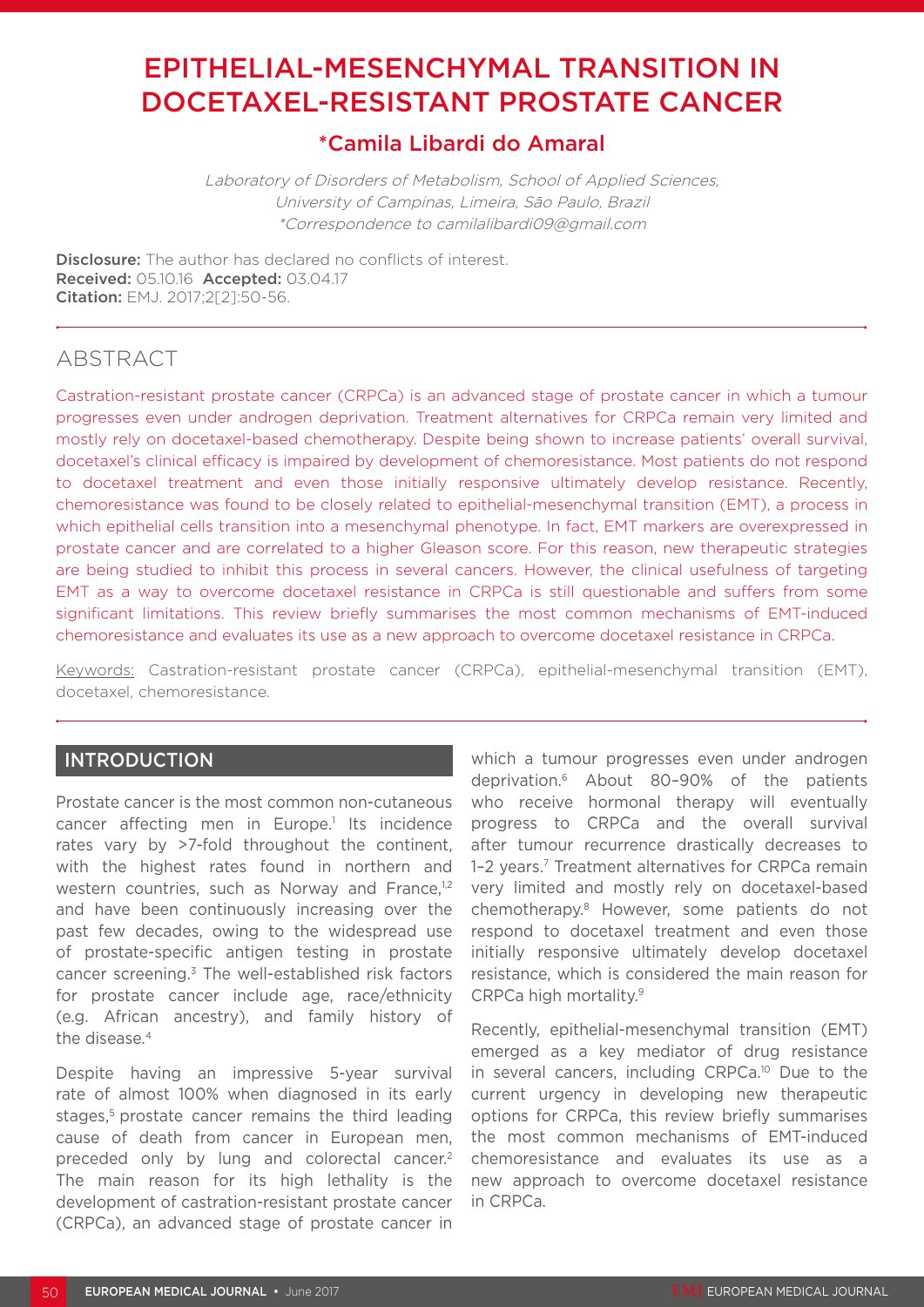## EPITHELIAL-MESENCHYMAL **TRANSITION**

EMT is a process in which epithelial cells transition into a mesenchymal phenotype.<sup>11</sup> While epithelial cells are known to show apical–basal polarity and adherence to a basement membrane, mesenchymal cells are multipolar, have a spindle shaped morphology, and present motility. Thus, during this process, epithelial cells have to undergo significant transcriptional and non-transcriptional changes that reorganise their cytoskeletal architecture, resulting in altered cell shape, increased motility, and in some cases the ability to degrade extracellular matrix proteins.11 This switch is co-ordinated by a crosstalk between several intracellular signalling pathways, including Wnt, Notch, phosphatidylinositol-3-kinase (PI3K/Akt), Hedgehog, and transforming growth factor beta (TGF-β), that activate a number of transcription factors involved in the acquisition of the mesenchymal phenotype, such as SNAIL,  $ZEB$ , and TWIST.<sup>11</sup> The most remarkable hallmark of EMT is the loss of E-cadherin adhesion molecules, concomitant with the overexpression of mesenchymal markers such of N-cadherin and vimentin.<sup>11-13</sup>

Based on its biological functions, EMT is often classified into three different subtypes.14 The first concerns its role during embryonic development. EMT is involved in several steps of embryogenesis, including embryo implantation, placenta formation, and generation of the mesoderm, which eventually gives rise to primary mesenchyme and migratory neural crest cells. These are able to dissociate from the neural fold and disperse to other parts of the embryo.<sup>14</sup>

The second EMT subtype is involved with wounding, tissue regeneration, and fibrosis. Under the influence of growth factors produced by macrophages during inflammation and tissue injury, epithelial cells can undergo EMT to originate new fibroblasts and contribute to organ fibrosis.14 Fibroblasts originating from EMT express several mesenchymal markers, such as alpha-smooth muscle actin (α-SMA), fibroblast-specific protein 1 (FSP1), and collagen Type 1.<sup>15</sup> In fact, Iwano et al.<sup>16</sup> demonstrated that a substantial amount of interstitial kidney fibroblasts were actually originated from tubular epithelia at the site of injury.

Finally, the third subtype is related to EMT's role in cancer metastasis and progression. Metastasis is a multi-step process that ultimately leads to the

dissemination of primary tumours and is a major cause of cancer mortality. In order to successfully colonise further tissues and form metastasis, cancer cells firstly have to acquire the capability to detach from basal membrane, migrate through adjacent tissues, and enter into the vasculature to finally reach distal sites via haematogenous or lymphatic spread.<sup>17,18</sup> EMT is required to enable these changes in cell adhesion and motility during tumour invasion, and therefore represents a critical regulator of the initiating events of the metastatic cascade.19 For this reason, EMT involvement in metastasis and cancer progression has been extensively investigated.15

#### The Emerging Role of Epithelial-Mesenchymal Transition in Chemoresistance

The link between EMT and chemoresistance has been suggested for decades, since Sommers et al.<sup>20</sup> reported in the early 1990s that metastatic breast cancer cell lines resistant to the chemotherapy drugs doxorubicin and vinblastine presented loss of E-cadherin and the expression of the mesenchymal marker vimentin. This function of EMT was, however, somewhat expected, since most signalling pathways that regulate the EMT process have long been associated with chemoresistance in a variety of human cancers.<sup>21-23</sup>

Despite the accumulating evidence of EMT importance to chemoresistance, it was not until the recent publication of two studies that the interest in this particular role of EMT emerged. In the first one, Fischer et al.<sup>24</sup> developed a transgenic mouse model that was able to track EMT process during breast-to-lung metastasis. Using a FSP1 promoter-driven Cre recombinase, they created a mesenchymal-specific fluorescent marker that labelled breast cancer cells with a red fluorescent marker, which turns green when cells undergo EMT. Surprisingly, they found that the majority of cells within the primary tumour and the lung metastasis had not undergone EMT. However, after treatment with cyclophosphamide, it was observed that most cells that formed metastasis after tumour relapse had undergone EMT. Gene expression profile analysis revealed that these cells presented elevated expression of chemoresistance-related genes.

In the second study. Zheng et al.<sup>25</sup> created a genetically engineered mouse model of pancreatic ductal adenocarcinoma that harboured a tissuespecific deletion of either SNAIL or TWIST, two EMT-inducing transcription factors. Despite having no effect on metastasis formation, EMT inhibition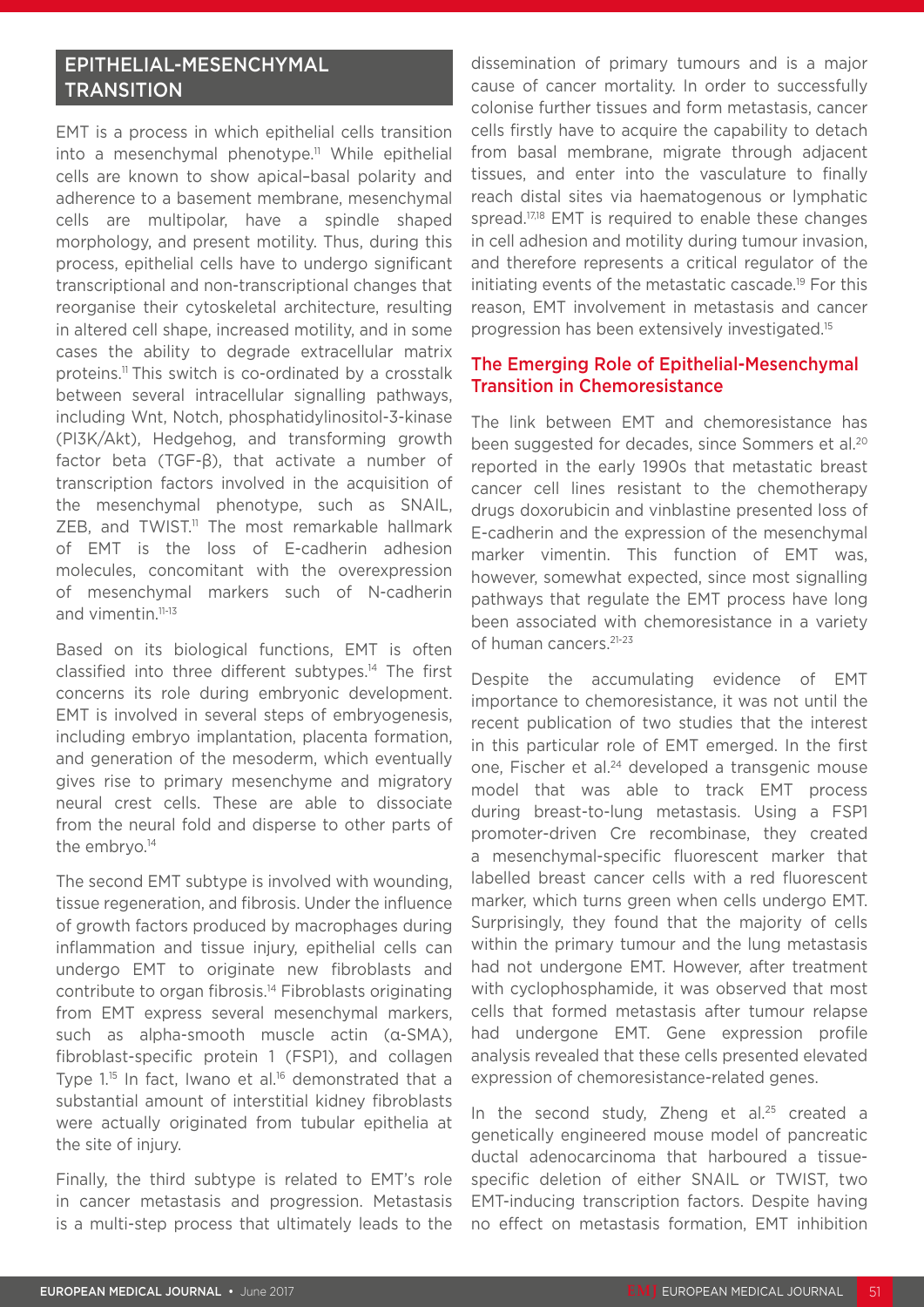enhanced mice sensitivity to the chemotherapy drug gemcitabine, resulting in increased overall survival. Tumour cells derived from EMT-deficient mice presented elevated expression of equilibrative nucleotide transporter 1 (ENT1) and concentrative nucleoside transporter 3 (CNT3), which are known to promote gemcitabine sensitivity in human pancreatic cancer.

#### Mechanisms of Epithelial-Mesenchymal Transition-Induced Chemoresistance

The mechanisms that drive EMT-induced chemoresistance are yet to be fully elucidated. However, compelling evidence shows that EMT regulates at least two major mechanisms of drug resistance in human cancers. The first involves the activity of ABC transporters, a large family of transmembrane proteins responsible for ATPdependent efflux of many cytotoxic compounds, including drugs. The best characterised ABC transporters involved in chemoresistance are ATPbinding cassette sub-family B member 1 (ABCB1), also known as P-glycoprotein, ATP-binding cassette subfamily C member 1 (ABCC1), and ATP-binding cassette subfamily G member 2 (ABCG2). These transporters are overexpressed in several human cancers and are responsible for the efflux of a wide range of chemotherapy drugs, resulting in decreased drug intracellular concentrations and ultimately lead to drug insensitivity.<sup>26</sup> Overexpression of ABC transporters is the predominant mechanism of multidrug resistance (MDR), the major cause of chemotherapy failure,<sup>27</sup> and EMT plays an important role in the regulation of their expression. Breast cancer cells overexpressing EMT transcription factors TWIST, SNAIL, and FOXC2 displayed increased levels of several ABC transporters and tolerated a 10-fold higher concentration of chemotherapy. Conversely, knockdown of EMT transcription factors reduced the expression of ABC transporters in these cells and restored their sensitivity to chemotherapeutic treatment. Saxena et al.28 also demonstrated that the promoter sequence of ABC transporters has binding sites for the EMT transcription factors SNAIL, TWIST, and FOXC2, enabling EMT to directly regulate their expression.28 Therefore, the overexpression of these transcription factors during EMT leads to enhanced promoter activity of ABC transporters, followed by the acquisition of MDR.<sup>28</sup>

EMT also promotes chemoresistance by inhibiting TGF-β-induced apoptosis. Controversially, TGF-β is involved in the control of both apoptosis and EMT and the choice of which way to follow seems to be closely related to cell cycle stage.<sup>29</sup> TGF-β-induced EMT mostly occurs during G1/S phase and results in decreased TGF-β-induced caspase activity and apoptosis.<sup>30</sup> Cells undergoing EMT also show overexpression of anti-apoptotic B cell lymphoma-extra large (Bcl-xL) and downregulation of pro-apoptotic proteins.<sup>31</sup> On the other hand, cells at G2/M phase mostly undergo TGF-β-induced apoptosis and display high caspase activity.<sup>30</sup> In order to evade apoptosis, SNAIL transcription factor promotes G1/S cell cycle arrest by repressing cyclin D2 transcription and increasing the expression of p21Cip1, a cyclin-dependent kinase that impairs cell cycle progression.<sup>32</sup> Of note, SNAIL-expressing cells have a 3-fold reduction in caspase-3 activity and are resistant to TNF-α-induced apoptosis.<sup>32</sup>

## EPITHELIAL-MESENCHYMAL TRANSITION IN DOCETAXEL-RESISTANT CASTRATION-RESISTANT PROSTATE CANCER

Androgen deprivation therapy (ADT) is the standard treatment option for advanced prostate cancer.8 However, tumour regression after castration is only temporary and in 80–90% of patients the tumour relapses and progresses to castration resistance.7 One of the most remarkable features of prostate cancer transition to a castrationresistant status is the aberrant signalling of the androgen receptor (AR). CRPCa cells not only continue to express AR but are characterised by the amplification and hyperactivation of the receptor, which makes them hypersensitive to low androgen levels. $33$  AR signalling is activated in these cells partly by intratumoural androgen synthesis, enabling tumour growth even with very low serum testosterone levels.<sup>33</sup>

Using LuCaP35 xenografts, Sun et al.<sup>34</sup> observed that after surgical castration tumours presented decreased levels of E-cadherin and increased expression of N-cadherin, vimentin and EMTinducing transcription factors, including ZEB and TWIST.34 It is noteworthy that castrated tumours also had increased expression of the stem cell markers WNT5a and WNT5b. Gene expression profiles of patients who had undergone ADT also revealed an increased expression of mesenchymal markers when compared to untreated patients.<sup>34</sup> Searching for markers of castration resistance in prostate cancer, Tanaka et al.<sup>35</sup> compared gene expression between hormone-sensitive and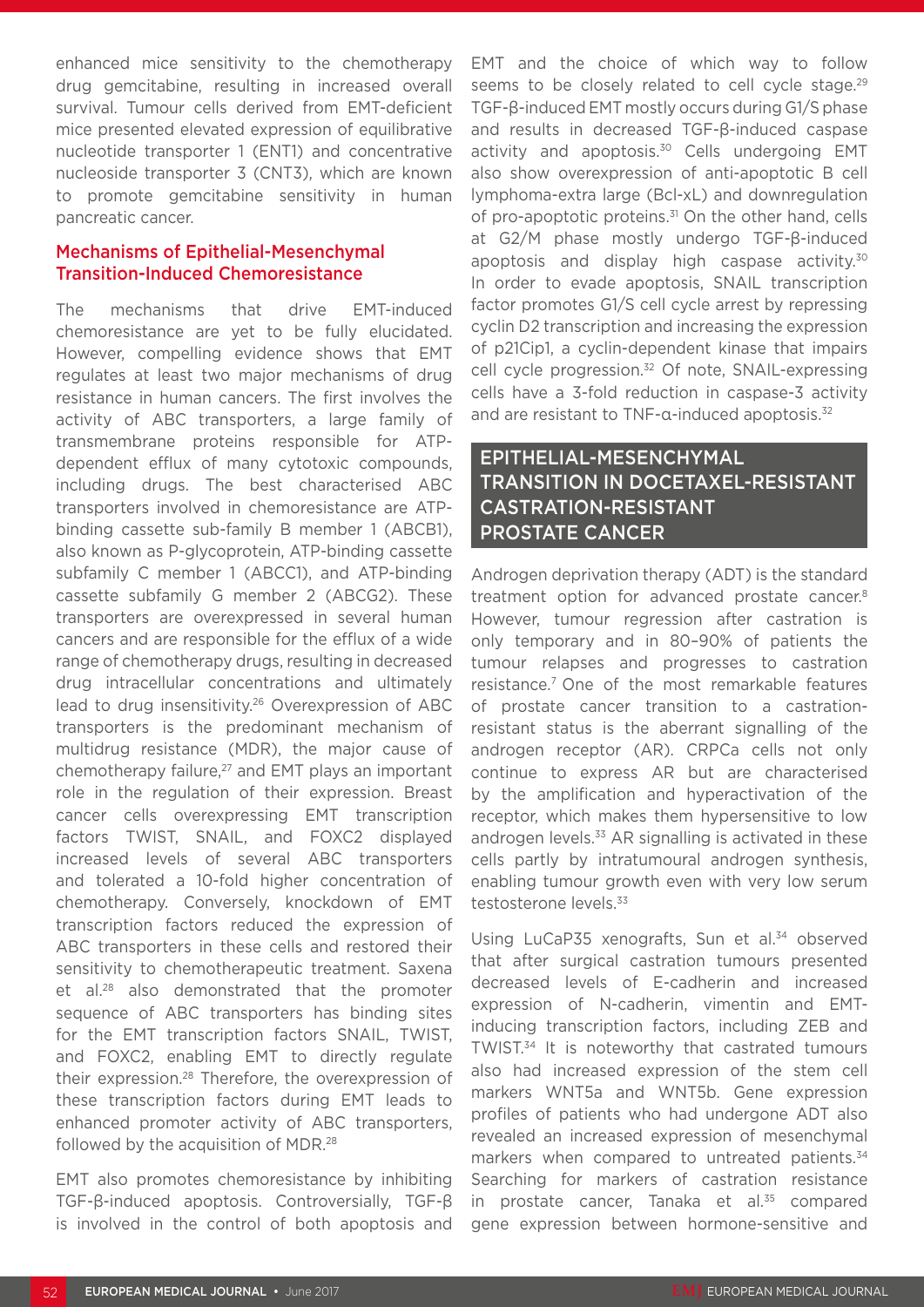castration-resistant LAPC9 xenografts and also observed higher expression of N-cadherin in the resistant mice. N-cadherin expression was also progressively raised after mice castration. Likewise, while androgen-sensitive LNCaP cell line does not express this mesenchymal marker, its androgen-insensitive clone LNCaP-CL1 does, reinforcing the theory that androgen deprivation might be related to EMT.<sup>35</sup> However, the precise molecular mechanisms that link CRPCa to EMT are still unclear.

Furthermore, when cultured in low hormone medium, androgen-sensitive LNCaP cells underwent EMT and acquired chemoresistance, while treatment with testosterone fully restored their sensitivity to docetaxel.34 Conversely, EMT was also induced by ADT conditions in androgen-independent PC-3 cells and was reversed when cells were exposed to testosterone.36 PC-3 cells that underwent castration-induced EMT also showed increased migration and invasion capabilities.<sup>36</sup>

Interestingly, ZEB1 was overexpressed in the LuCaP35 xenografts, in human prostates, and in LNCaP cells following castration.<sup>34</sup> ZEB1 represses E-cadherin and is a key transcriptional regulator of EMT in prostate cancer. Its expression correlates directly with Gleason score and with invasiveness, and migratory abilities of prostate cancer cells.<sup>37</sup> Taken together, these findings indicate that EMT not only increases prostate cancer progression but can actually be induced by castration, possibly by the upregulation of ZEB1 expression. Additionally, these results raise the question as to whether

patients can actually benefit from being treated with docetaxel-based chemotherapy prior to ADT.

Castration-induced EMT is particularly concerning as it enables cancer cells to acquire stem cell-like features that determine chemotherapy failure.10 According to the cancer stem cell (CSC) theory of cancer, only a few niche cells, CSCs, within the heterogeneous tumour mass are capable of unlimited self-renewal, which makes them most likely to acquire mutations and to be responsible for initiating tumour development.<sup>38</sup> Collins et al.<sup>39</sup> discovered that a few epithelial basal cells on adult prostate tissue highly express the integrin α2β1, a stem cell marker in prostate cancer. These cells presented high clonogenic capability and were able to generate a prostate-specific differentiated epithelium *in vivo* when injected into nude mice. However, it is still a matter of ongoing discussion whether prostate CSCs derive from basal or luminal epithelium.40 Although the link between EMT and CSCs is still uncertain, it is known that cancer cells with EMT phenotype often display stem cell– progenitor cell-like properties. It has been reported that PC-3 cells that have undergone EMT acquired self-renewal ability by the upregulation of the transcription factors SOX2, NANOG, and OCT4, that are known to induce the reprogramming of differentiated cells to display a stem-like phenotype.41 Also, Puhr et al.42 and Marín-Aguilera et al.43 induced docetaxel resistance in castrationresistant DU145 and PC3 cell lines and observed that resistant cells had increased expression of both mesenchymal and stem-cell like markers.



#### Figure 1: Hypothetical model of castration-induced epithelial-mesenchymal transition (EMT).

1) ADT triggers EMT in prostate cancer cells, possibly by the upregulation of *ZEB1* expression; 2) When the tumour relapses, cells that underwent EMT after castration acquired stem cell-like features and become resistant to docetaxel-based chemotherapy; 3) EMT remanescent cells proliferate, causing tumour relapse; and 4) EMT enable cells to leave the primary tumour, migrate through adjacent tissues, enter into the vasculature, and form metastasis.

ADT: androgen deprivation therapy; DTX: docetaxel.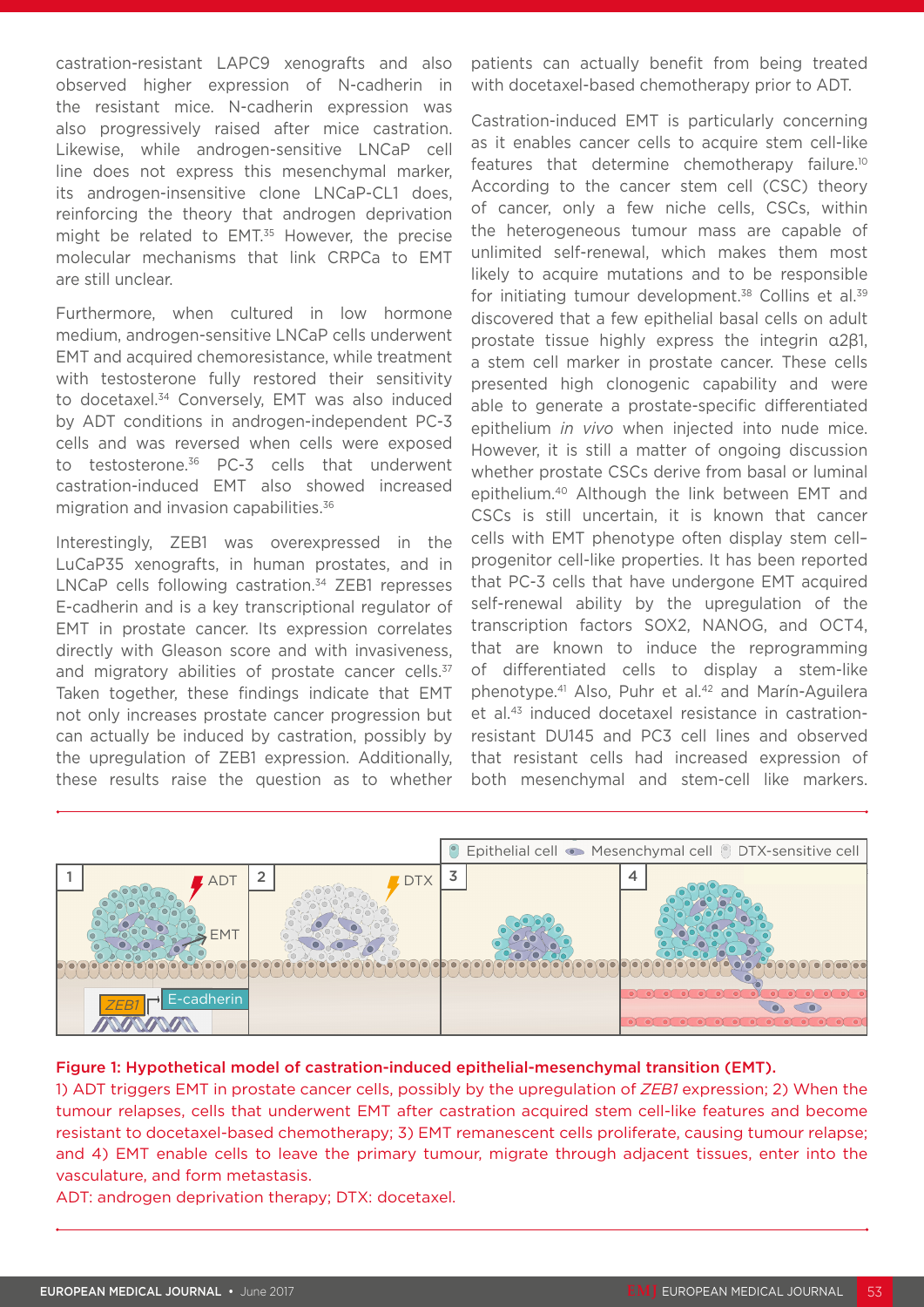The expression of EMT genes also correlated with worse clinical outcome and shorter time until tumour recurrence in patients that received docetaxel treatment,<sup>43</sup> supporting the idea that targeting EMT might be a potential strategy for overcoming docetaxel resistance in CRPCa to increase patients' survival. The proposed model of castration-induced EMT is summarised in Figure 1.

#### Targeting Epithelial-Mesenchymal Transition in Docetaxel-Resistant Castration-Resistant Prostate Cancer

So far, EMT-targeting strategies have mostly relied on the inhibition of its related transcription factors and signalling pathways. For instance, Hedgehog signalling blockade by GDC-0449 antagonist induced apoptosis and reversed docetaxel resistance of PC3 cells.<sup>44</sup> Combined treatment with GDC-0449 and docetaxel also showed greater anti-tumoural growth inhibitory effect on PC3 cell xenografts.44 Likewise, inhibition of PI3K/Akt, Notch, and Hedgehog signallings increased docetaxel sensitivity and promoted cell apoptosis in prostate cancer resistant cells.45,46 Another target of particular interest is human macrophage inhibitory cytokine-1 (MIC-1), a member of the TGF-β protein family. MIC-1 expression progressively raises as prostate cancer progresses to metastatic state and correlates to the acquisition of EMT features and docetaxel resistance in PC3 cells.47-50 MIC-1 knockdown in these cells increased docetaxel cytotoxic effects by promoting both mitochondrial and caspase dependent apoptosis.<sup>50</sup> Recently, Kawamura et al.<sup>51</sup> demonstrated that CRISPR/ Cas9-mediated gene knockout of *NANOG* genes in DU145 cells significantly increased docetaxel sensivity. *NANOG* genes are major regulators of stem cells pluripotency and positively regulate the EMT process via STAT3-induced SNAIL activation.51,52 *NANOG* is overexpressed in prostate cancer and is associated with acquisition of stem cell characteristics, increased Gleason score, and poor prognosis.51,53 Of note, inhibition of ZEB1 in docetaxel-resistant lung cancer cells also significantly enhanced chemosensitivity.<sup>54</sup>

Another approach is to reverse the mechanisms of EMT-induced chemoresistance. *ABCB1* is frequently involved in acquired docetaxel resistance in CRPCa and is upregulated in docetaxel-resistant cell lines.55 *ABCB1* shRNA-mediated knockdown was able to sensitise castration-resistant C4-2B prostate cancer cells to docetaxel treatment.55 The flavone apigenin, a natural inhibitor of ABCB1 expression, also efficiently restored docetaxel sensitivity in these cells and might be considered as a natural source to modulate MDR in CRPCa. Recently, the anti-androgens abiraterone acetate and enzalutamide were shown to inhibit ABCB1 activity and therefore reduce its efflux activity.56 Combined treatment with both drugs sensitised DU145 cells to docetaxel and might be considered as a promising strategy to overcome chemoresistance in CRPCa.56 However, it is noteworthy that polymorphisms in *ABCB1* largely affect the efficacy and toxicity of ABCB1 inhibitors and currently represent a significant barrier towards their clinical use.57

Finally, it is noteworthy that microRNA (miRNA) based cancer therapy has become a research field of growing interest. miRNAs are small non-coding RNAs that control post-transcriptional regulation of gene expression. Some miRNAs are known to be involved in EMT regulation in several human cancers through the regulation of the expression of epithelial and mesenchymal markers, transcription factors, and signalling pathways that promote EMT.58 While some miRNAs exert oncogenic activity by promoting EMT, others act as tumour suppressors by inhibiting it.<sup>58</sup> Several miRNAs related to EMT that are downregulated in CRPCa are being investigated as novel therapeutic targets, most notably miR-205 and miR-200 families. Transfection with miR-200c and miR-205 in PC-3 and DU-145 cells, which inherently express low levels of both miRNAs, resulted in restored E-cadherin expression and reduced migration and invasive capabilities.<sup>42,59</sup> Furthermore, miR-205 induced the actual reversal of EMT, a process known as mesenchymal–epithelial transition (MET), in DU-145 cells, through regulation of genes involved in epithelial organisation and cell-cell adhesion, such as *ZEB*. 59 Moreover, transfection of miR-205 in the docetaxel-resistant WPE1-NB26 prostate cancer cell line was able to reduce chemoresistance and enhance docetaxelinduced apoptosis,<sup>60</sup> providing encouraging evidence on the use of nanotechnology-based strategies for CRPCa treatment.

### CONCLUSIONS AND FUTURE DIRECTIONS

EMT has recently emerged as a promising topic on chemoresistance research and several strategies to impede this process are being studied as potential pharmacological approaches against chemoresistance in a broad range of human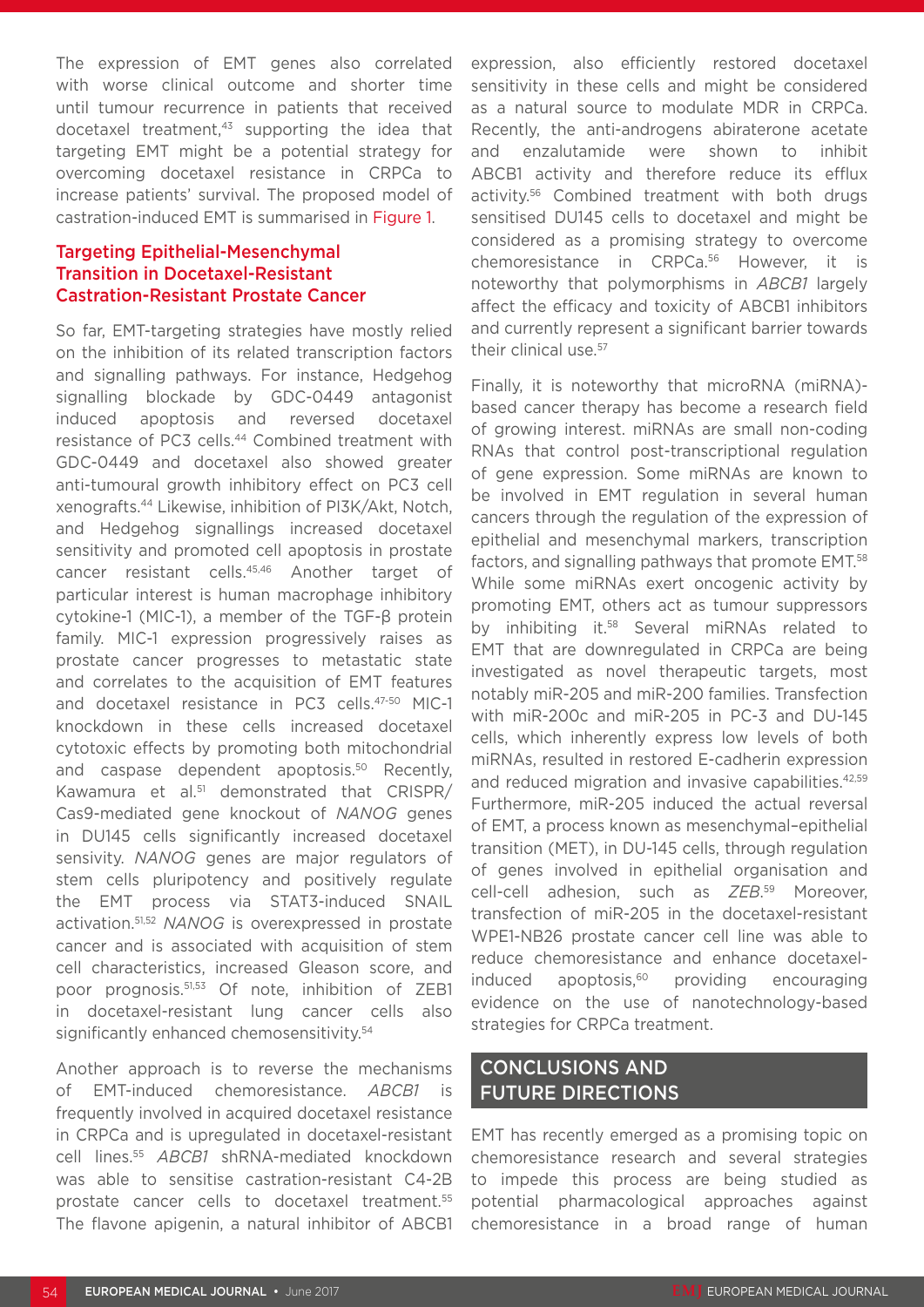cancers, including CRPCa. However, the clinical efficacy of targeting EMT as a way to overcome docetaxel resistance in CRPCa is still questionable and presents with some significant limitations. Firstly, it is highly debatable that the simple inhibition of a specific target would successfully suppress a dynamic process such as EMT, which is regulated by multiple genes and intracellular signalling pathways. Instead, it is more likely that the inhibition of one target would be easily compensated by the activity of another EMT regulator, that exerts similar or redundant functions. Moreover, it should be considered that EMT inhibitors might exert limited benefits in advanced

patients that have already undergone this transition. Patients with CRPCa would perhaps benefit more from therapies focussed on reversing EMT, therefore inducing MET, rather than inhibiting it. Instead, targeting EMT might perhaps be a more suitable approach for patients that have recently undergone ADT, as a way to prevent the progression to CRPCa and chemoresistance development. Finally, another concern relates to thesafety and clinical use of EMT targets, which is yet to be investigated. Despite these limitations, EMT remains a promising target among the current lack of therapeutic strategies for CRPCa treatment and may become clinically suitable upon further research.

#### REFERENCES

1. Arnold M et al. Recent trends in incidence of five common cancers in 26 European countries since 1988: Analysis of the European Cancer Observatory. Eur J Cancer. 2015;51(9):1164-87.

2. Ferlay J et al. Cancer incidence and mortality patterns in Europe: Estimates for 40 countries in 2012. Eur J Cancer. 2013; 49(6):1374-403.

3. Vickers AJ et al. Empirical estimates of prostate cancer overdiagnosis by age and prostate-specific antigen. BMC Med. 2014;  $12.26$ 

4. Mottet N et al. EAU-ESTRO-SIOG Guidelines on Prostate Cancer. Part 1: Screening, Diagnosis, and Local Treatment with Curative Intent. Eur Urol. 2017;71(4):618-29.

5. DeSantis CE et al. Cancer treatment and survivorship statistics, 2014. CA Cancer J Clin. 2014;64(4):252-71.

6. Saad F, Hotte SJ. Guidelines for the management of castrate-resistant prostate cancer. Can Urol Assoc J. 2010;4(6):380-4.

7. Chuu CP et al. Androgens as therapy for androgen receptor-positive castrationresistant prostate cancer. J Biomed Sci. 2011;18:63.

8. Cornford P et al. EAU-ESTRO-SIOG Guidelines on Prostate Cancer. Part II: Treatment of Relapsing, Metastatic, and Castration-Resistant Prostate Cancer. Eur Urol. 2017;71(4):630-42.

9. Hwang C. Overcoming docetaxel resistance in prostate cancer: a perspective review. Ther Adv Med Oncol. 2012;4(6):329-40.

10. Singh A, Settleman J. EMT, cancer stem cells and drug resistance: an emerging axis of evil in the war on cancer. Oncogene. 2010;29(34):4741-51.

11. Lamouille S et al. Molecular mechanisms of epithelial-mesenchymal transition. Nat Rev Mol Cell Biol. 2014;15(3):178-96.

12. Peinado H et al. Snail, Zeb and bHLH factors in tumour progression: an alliance against the epithelial phenotype? Nat Rev Cancer. 2007;7(6):415-28.

13. Heerboth S et al. EMT and tumor metastasis. Clin Transl Med. 2015;4:6.

14. Kalluri R, Weinberg RA. The basics of epithelial-mesenchymal transition. J Clin Invest. 2009;119(6):1420-8.

15. Kalluri R, Neilson EG. Epithelialmesenchymal transition and its implications for fibrosis. J Clin Invest. 2003;112(12):1776-84.

16. Iwano M et al. Evidence that fibroblasts derive from epithelium during tissue fibrosis. J Clin Invest. 2002;110(3):341-50.

17. van Zijl F et al. Initial steps of metastasis: cell invasion and endothelial transmigration. Mutat Res. 2011;728(1-2):  $27 - 74$ 

18. Valastyan S, Weinberg RA. Tumor metastasis: molecular insights and evolving paradigms. Cell. 2011;147(2): 275-92.

19. Eger A, Mikulits W. Models of epithelialmesenchymal transition. Drug Discov Today: Dis Models. 2005;2(1):57-63.

20. Sommers CL et al. Loss of epithelial markers and acquisition of vimentin expression in adriamycin- and vinblastineresistant human breast cancer cell lines. Cancer Res. 1992;52(19):5190-7.

21. Vangipuram SD et al. Wnt pathway activity confers chemoresistance to cancer stem-like cells in a neuroblastoma cell line. Tumor Biol. 2012;33(6):2173-83.

22. Queiroz KC et al. Hedgehog signaling maintains chemoresistance in myeloid leukemic cells. Oncogene. 2010;29(48): 6314-22.

23. Capaccione KM, Pine SR. The Notch signaling pathway as a mediator of tumor survival. Carcinogenesis. 2013;34(7): 1420-30.

24. Fischer KR et al. Epithelial-tomesenchymal transition is not required for lung metastasis but contributes to chemoresistance. Nature. 2015;527(7579): 472-6.

25. Zheng X et al. Epithelial-tomesenchymal transition is dispensable for metastasis but induces chemoresistance in pancreatic cancer. Nature. 2015; 527(7579):525-30.

26. Choi CH. ABC transporters as multidrug resistance mechanisms and the development of chemosensitizers for their reversal. Cancer Cell Int. 2005;5:30.

27. Fletcher JI et al. ABC transporters in cancer: more than just drug efflux pumps. Nat Rev Cancer. 2010;10(2):147-56.

28. Saxena M et al. Transcription factors that mediate epithelial-mesenchymal transition lead to multidrug resistance by upregulating ABC transporters. Cell Death Dis. 2011;2:179.

29. Song J. EMT or apoptosis: a decision for TGF-beta. Cell Res. 2007;17(4): 289-90.

30. Yang Y et al. Transforming growth factor-beta1 induces epithelial-tomesenchymal transition and apoptosis via a cell cycle-dependent mechanism. Oncogene. 2006;25(55):7235-44.

31. Keitel U et al. Overcoming EMT-driven therapeutic resistance by BH3 mimetics. Oncoscience. 2014;1(11):706-8.

32. Vega S et al. Snail blocks the cell cycle and confers resistance to cell death. Genes Dev. 2004;18(10):1131-43.

33. Kahn B et al. Androgen receptor as a driver of therapeutic resistance in advanced prostate cancer. Int J Biol Sci. 2014;10(6):588-95.

34. Sun Y et al. Androgen deprivation causes epithelial-mesenchymal transition in the prostate: implications for